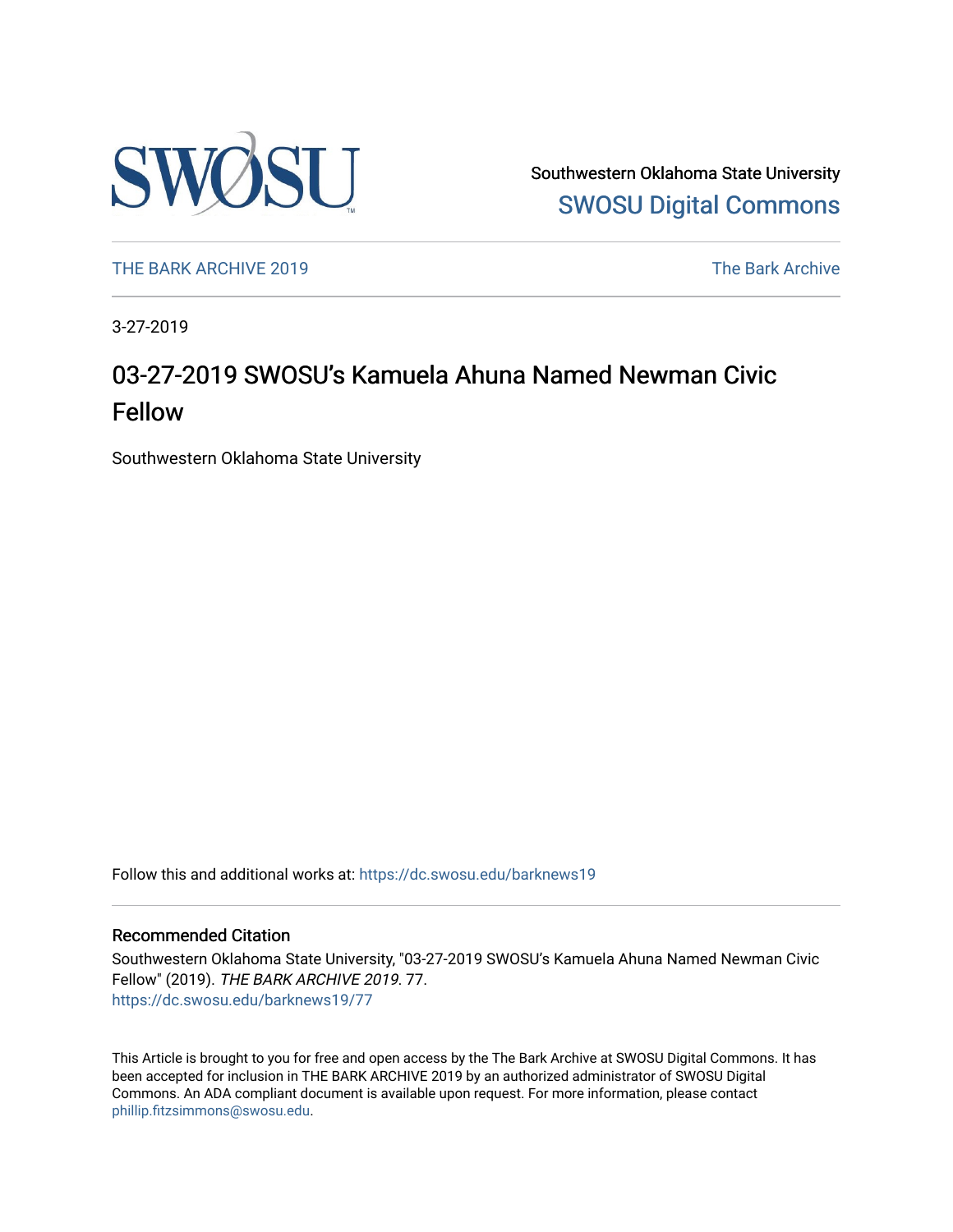



# **SWOSU's Kamuela Ahuna Named Newman Civic Fellow**

Southwestern Oklahoma State University student Kamuela Ahuna of Foster (Bray-Doyle) has been named named a 2019 Newman Civic Fellow by Campus Compact as part of a group of 262 students nationwide.

Campus Compact is a Boston-based non-profit organization working to advance the public purposes of higher education.

Ahuna is pursuing a degree in computer science. Ahuna has been active at SWOSU in many campus and community-based projects. Coming from a small Oklahoma high school, he is committed to providing a pathway to Science, Technology, Engineering and Mathematics (STEM) fields for other rural students. To that end, he is actively involved in the SWOSU Computer Club and a computer science camp for area high school students.

As a mentor and role model to fellow students, Ahuna provides information on accessibility to higher education and to STEM fields of study. He is a volunteer at the First Tech Challenge Robotics competition and represents the university as a member of the SWOSU Marching Band. As a member of the President's Leadership Class, Ahuna is active in many civic engagement events, including fighting childhood hunger through the Backpack for Kids program at a local elementary school.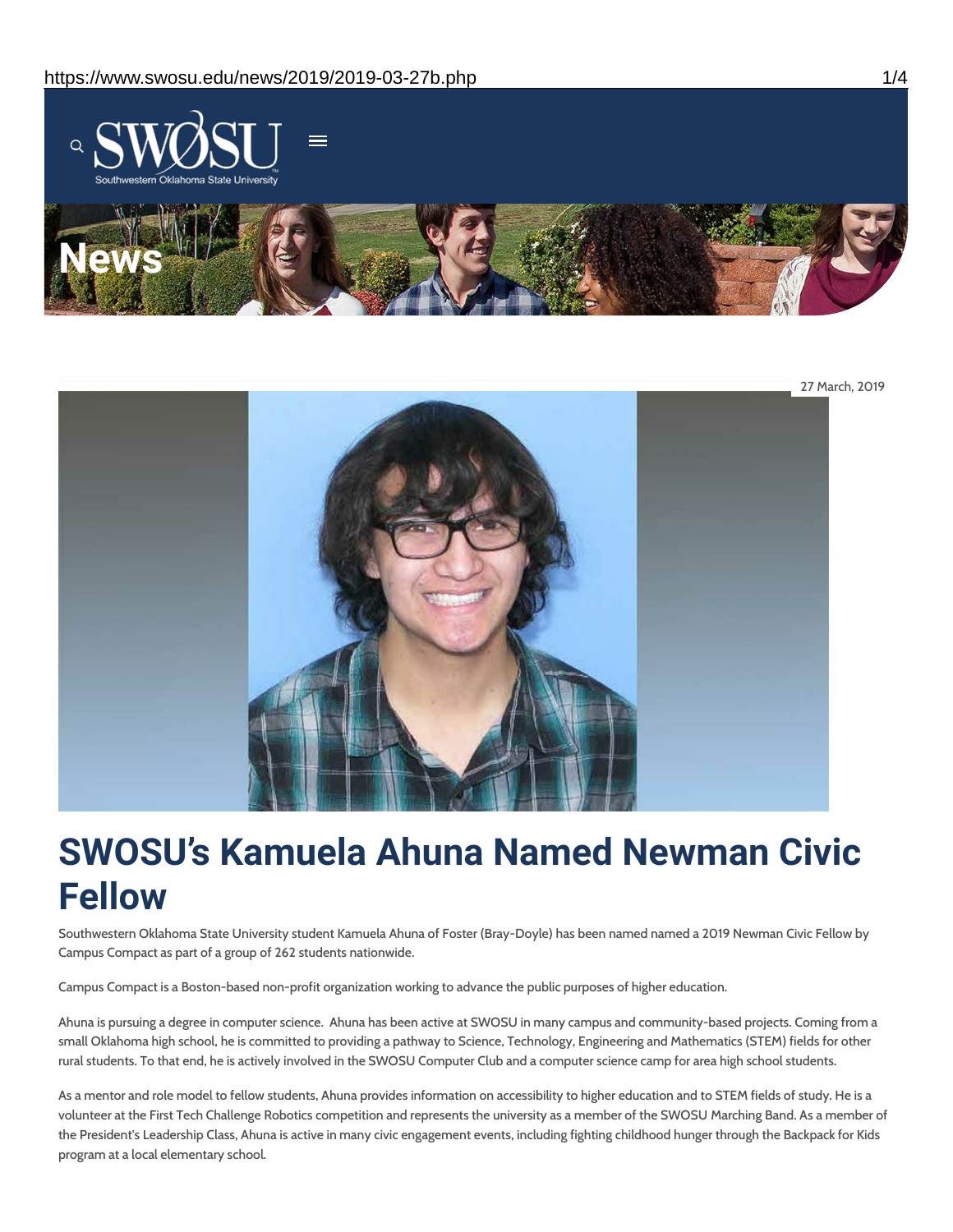His mentor at SWOSU is Hayden Harrington.

The Newman Civic Fellowship, named for Campus Compact co-founder Frank Newman, is a one-year experience emphasizing personal, professional and civic growth. Through the fellowship, Campus Compact provides a variety of learning and networking opportunities, including a national conference of Newman Civic Fellows in partnership with the Edward M. Kennedy Institute for the United States Senate. The fellowship also provides fellows with access to apply for exclusive scholarship and post-graduate opportunities.

| Academics             | D |
|-----------------------|---|
| Administration        | D |
| Alumni and Foundation | D |
| Community             | D |
| Events                | D |
| Faculty and Staff     | D |
| Miscellaneous         | D |
| Sayre                 | D |
| <b>Students</b>       | D |
|                       |   |

| <b>Archive Links</b> |   |
|----------------------|---|
| 2018                 | D |
| 2019                 | D |
| 2020                 | D |
| Archive              | D |
|                      |   |



## Weatherford Campus

100 Campus Drive Weatherford, OK 73096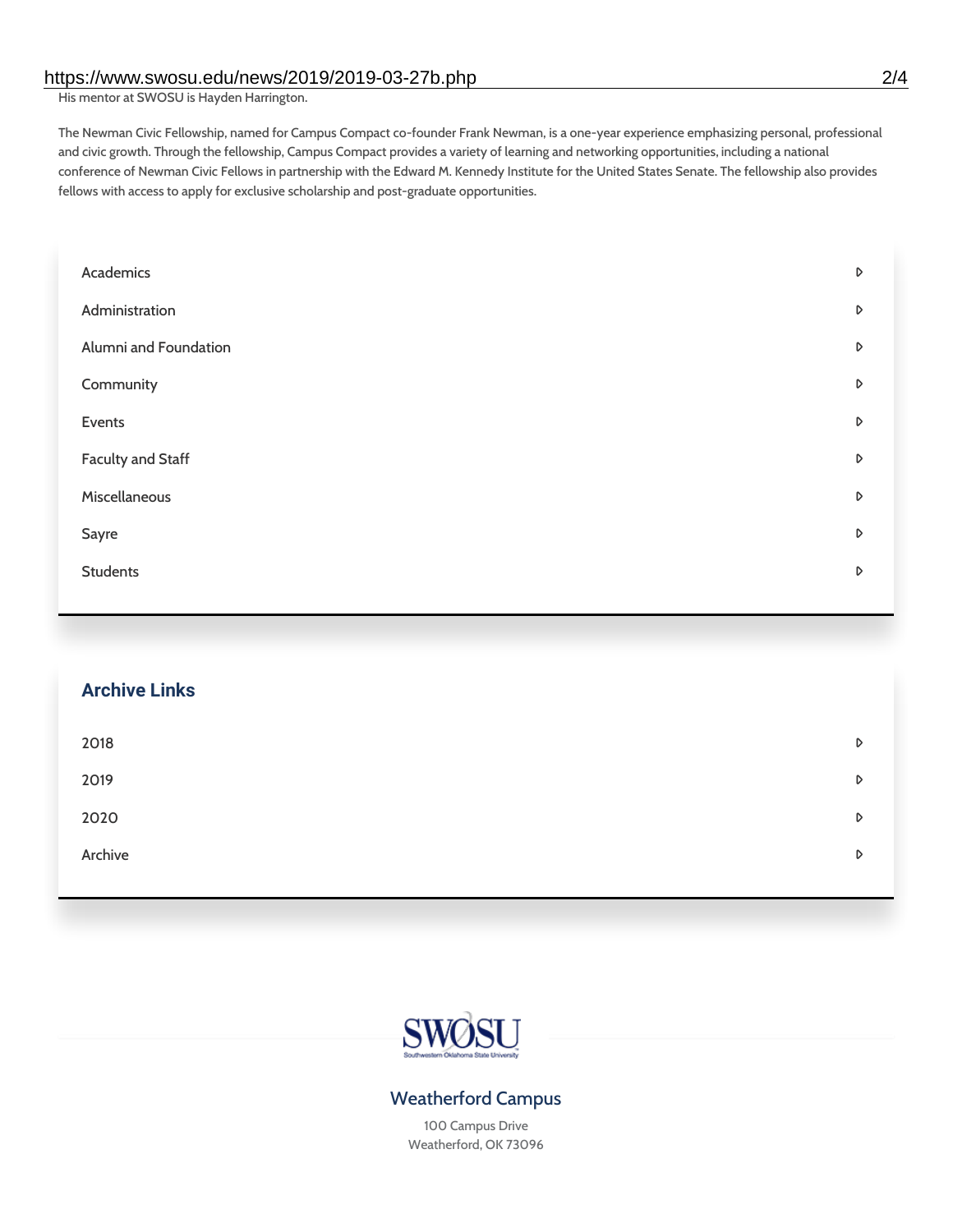### Sayre Campus

409 E Mississippi Ave Sayre, OK 73662

Connect to Us



Contact [Information](https://www.swosu.edu/about/contact.php)

[University/Facility](https://www.swosu.edu/about/operating-hours.php) Hours

[Campus](https://map.concept3d.com/?id=768#!ct/10964,10214,10213,10212,10205,10204,10203,10202,10136,10129,10128,0,31226,10130,10201,10641,0) Map

Give to [SWOSU](https://standingfirmly.com/donate)

Shop [SWOSU](https://shopswosu.merchorders.com/)



**[Directory](https://www.swosu.edu/directory/index.php)** 

[Calendar](https://eventpublisher.dudesolutions.com/swosu/)

[Apply](https://www.swosu.edu/admissions/apply-to-swosu.php)

[GoSWOSU](https://qlsso.quicklaunchsso.com/home/1267)

[Jobs@SWOSU](https://swosu.csod.com/ux/ats/careersite/1/home?c=swosu)



Current [Students](https://bulldog.swosu.edu/index.php)

[Faculty](https://bulldog.swosu.edu/faculty-staff/index.php) and Staff

**Enrollment Management** [580.774.3782](tel:5807743782)

> **PR/Marketing** [580.774.3063](tel:5807743063)